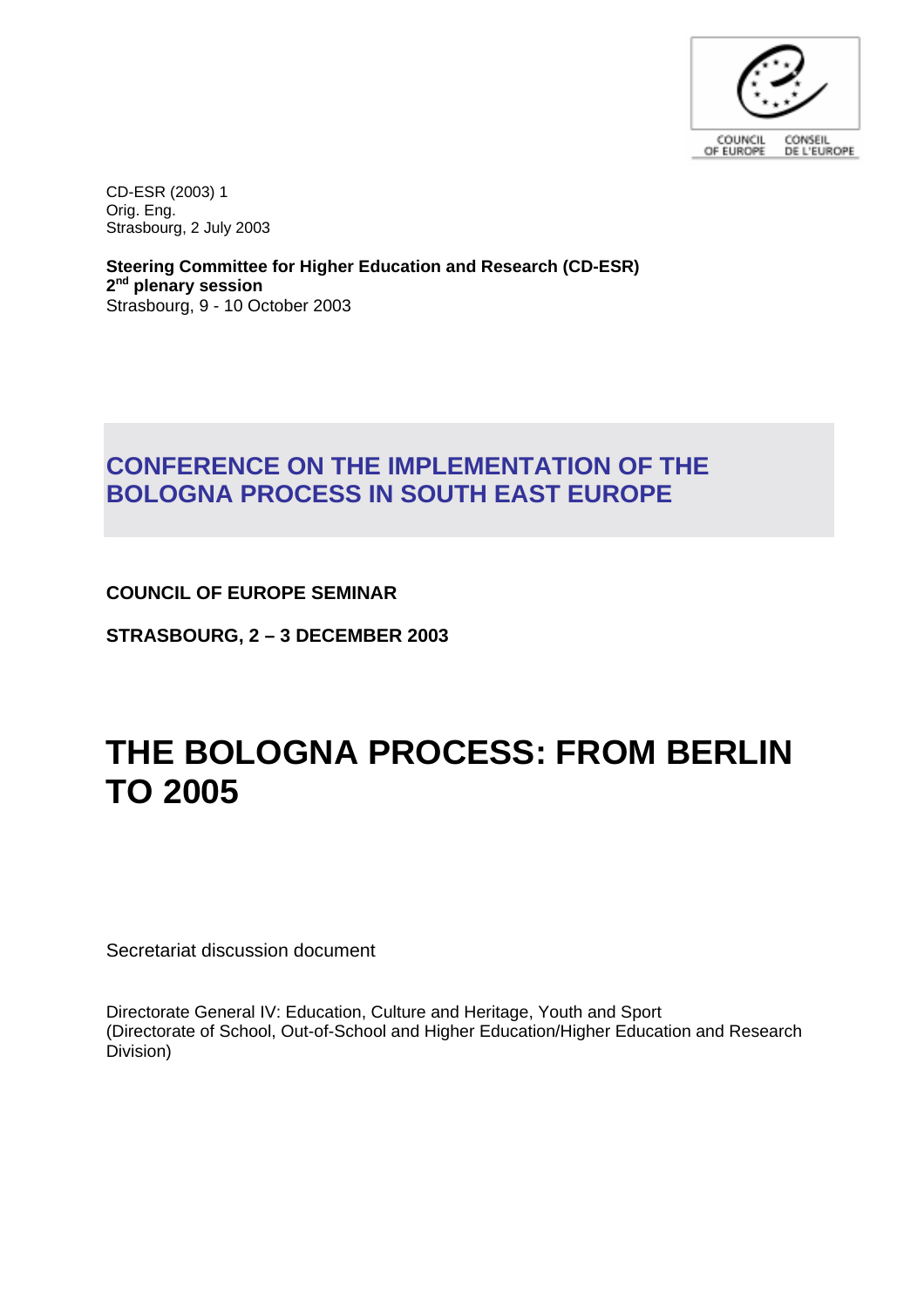#### **BACKGROUND**

The Ministerial Conference to be held in Berlin on 18 – 19 September 2003 will take stock of the progress in the Bologna Process and outline the further development of the Process until the next Ministerial Conference in 2005. The key document from the Conference will be the Berlin Communiqué, which will be sent to CD-ESR delegations shortly before the plenary session or tabled at the meeting.

The present document has to be written well before the Berlin Conference to allow delegations time to prepare for the debate at the plenary session and it cannot anticipate the outcomes of the Berlin meeting with any kind of authority. Nevertheless, in addition to providing a brief overview of developments since the 2002 plenary session, it will seek to identify some possible issues for discussion at the 2003 plenary session. These should then be complemented with the outcomes of the Berlin Conference.

### **A BRIEF OVERVIEW OF THE PROCESS**

The Bologna Process is the most important and wide ranging reform of higher education in Europe since the immediate aftermath of 1968. The ultimate aim of the Process is to establish a European Higher Education Area by 2010 in which staff and students can move with ease and have fair recognition of their qualifications. This overall goal is reflected in the six main goals defined in the Bologna Declaration:

- 1. Adoption of a system of easily readable and comparable degrees
- 2. Adoption of a system essentially based on two cycles
- 3. Establishment of a system of credits
- 4. Promotion of mobility
- 5. Promotion of European cooperation in quality assurance
- 6. Promotion of the European dimension in higher education

In the Praha Communiqué, three further action lines were added:

- 7. Lifelong learning
- 8. Higher education institutions and students
- 9. Promoting the attractiveness of the European Higher Education Area

Further action lines may be added in Berlin - there is currently discussion on doctoral studies/training of researchers – while the understanding of some of the existing action lines may be concretised. For example, both lifelong learning and higher education and students are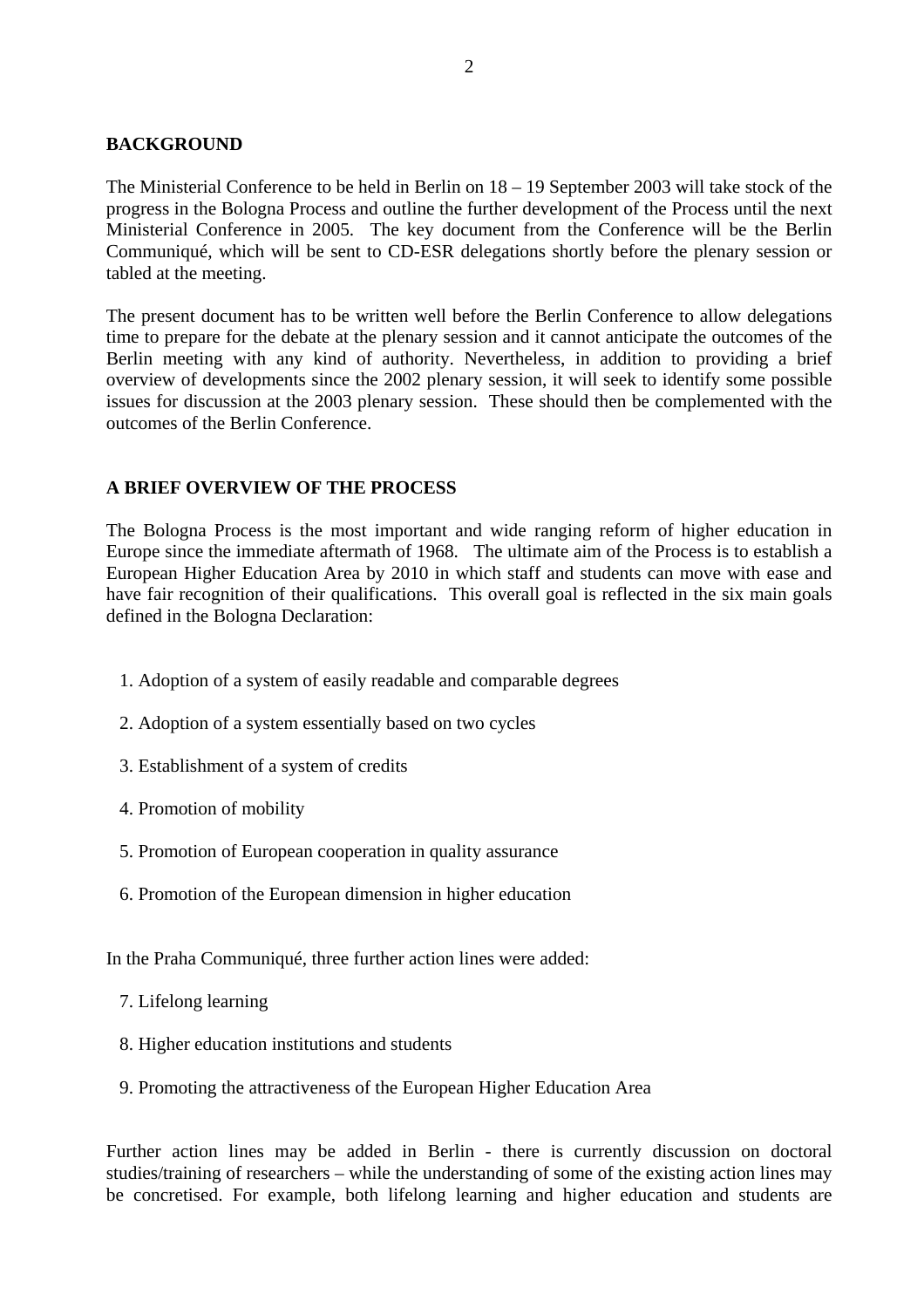important aspects of the social dimension of higher education, while at the same time, lifelong learning is also highly relevant to a discussion of qualifications frameworks (degree structure), and higher education and students are closely connected to higher education governance.

Currently, the Bologna Process is overseen between Ministerial meetings by a Follow Up Group, consisting of all members and observers, and a Preparatory Group, consisting of a limited number of members as well as the observers and with a mandate focusing on the preparation of the Ministerial conference. As an observer, the Council of Europe has contributed actively to both groups. The follow up structure is likely to be modified in Berlin, but there is likely to be a full group consisting of all members and observers and a smaller, Bureau-like group. In the current proposals, the Council of Europe will participate in both, and the Council has declared its willingness to do so. Whatever the details of the follow up structure, it should be underliend that the Bologna Process will continue to be a dynamic interaction between overall policies defined at European level and their implementation at national and institutional level. And as we are reaching the medium period of the Process, more and more emphasis should be placed on the implementation and concrete steps.

While the Bologna Process was expanded to include 33 countries at the Praha Ministerial Conference in 2001, four new countries (Albania, Bosnia and Herzegovina, Serbia and Montenegro and "the former Yugoslav Republic of Macedonia") have applied for accession in Berlin under the criteria defined in the Praha Communiqué. While the decision on admissions will be made by the Ministers in Berlin, it seems reasonable to assume that all four countries will be admitted, so that the Process will have at least 37 members after Berlin. In addition, the Ministers will be invited to redefine the criteria combining a geographical/institutional framework, for which the European Cultural Convention has been proposed, with criteria as to plans for policy reform and actual implementation of the Bologna policies. It is possible that a very limited number of additional countries that have already elaborated national reports in line with the suggested new criteria (currently Andorra and Russia) may be admitted to the Process at the Berlin Conference but, again, this will be decided by the Ministers.

#### **THE COUNCIL OF EUROPE'S CONTRIBUTIONS TO THE BOLOGNA PROCESS**

The importance the Council of Europe attaches to the Bologna Process was underliend through the message sent by the Secretary general to the Berlin Conference (reproduced in the Appendix).

Throughout the period 2001 – 2003, the Council of Europe has contributed to the Bologna Process in several ways:

- (i) as an observer in the formal structures of the process; on the Follow Up Group as well as on the Preparatory Group;
- (ii) as a platform for debate between Ministry and academic representatives, through the double composition of CD-ESR representatives, and the role of the EUA and ESIB as observers on the Committee as well as the Council's close cooperation with both organizations;
- (iii) as an important actor in the field of recognition;
- (iv) through other aspects of the activities programme;
- (v) as a bridge between those countries party to the Process and the remaining European countries that may benefit from the Process but that are not party to it.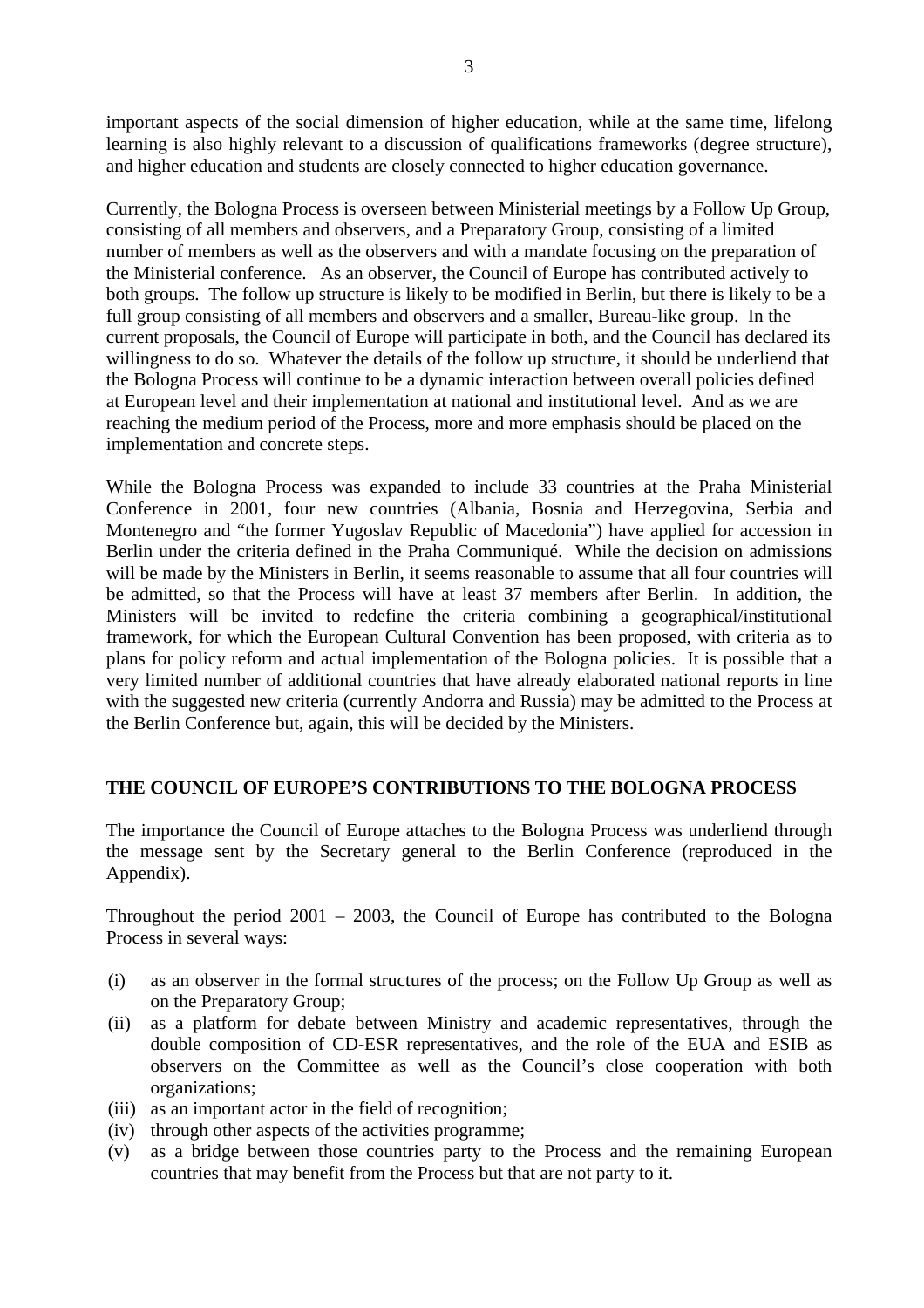The Chair and the Secretary to the CD-ESR have participated actively in all meetings of the *Bologna Follow Up and Preparatory Groups*, which also include a number of Bureau members and other members of the Committee in their capacities as national representatives. The Council of Europe has also contributed to paying the expenses of the Rapporteur of the Bologna Follow Up Group to the Berlin Ministerial meeting, Professor Pavel Zgaga, as a supplement to the grant the Rapporteur receives from the European Commission for this task, and which presupposes some additional funding from other sources.

The role of the *Steering Committee for Higher Education and Research (CD-ESR)* is crucial in that it comprises government and academic delegates from the 48 States party to the European Cultural Convention as well as observers representing countries<sup>1</sup> relevant to the external dimension of the Bologna Process and international IGOs and NGOs active in the higher education field, notably the EUA and ESIB. At the 2001 and 2002 plenary sessions of the Committee, its round table debate focused on the Bologna Process. The debates were of high quality and also fulfilled an important information function, in particular with regard to "non-Bologna" countries. The Bologna debate at the 2003 session is expected to follow in this track and will take on particular importance as it comes at the outset of new two year period of the Process.

As delegates will recall, the Council of Europe has also contributed through organizing, in cooperation with the Portuguese authorities, one of the *official Bologna seminars* in the work programme between the Ministerial conferences of Praha and Berlin. The conference on Recognition Issues in the Bologna Process was held in Lisboa on 11 - 12 April 2002 and also marked the fifth anniversary of the adoption of the Lisboa Recognition Convention<sup>2</sup>. In addition, the Council of Europe has been a very active contributor to several Bologna seminars organized in 2003:

- at the seminar on the Social Dimension of Higher Education, organized by the Greek authorities in Athenai in February, both the Chair and the Secretary of the CD-ESR made presentations on the role of higher education in GATS and on the public responsibility for higher education, respectively
- at the seminar on Student Participation in Higher Education Governance organized by the Norwegian authorities in Oslo in June, the Council of Europe presented a survey on student participation and placed this in a context drawing on the pilot project on the University as a Site of Citizenship as well as other relevant elements. Bureau member Jürgen Kohler, the Chair and the Secretary of the CD-ESR were among the contributors to the seminar;
- the Vice Chair was the main organizer of the Bologna seminar on Recognition and Credit Systems in the Context of Lifelong Learning (Praha, June), at which the Secretary to the Committee was Rapporteur. He was also Rapporteur to the seminar on Qualifications Structures organized by the Danish authorities in København in March.
- The Chair contributed a presentation to the seminar on Integrated Programmes organized by the Italian authorities in Mantova in April.

The *recognition of qualifications* is one of the Council of Europe's long standing contributions to higher education in Europe and one that plays a key role in the Bologna Process. The Council of Europe/UNESCO Recognition Convention and the Code of Good Practice in the Provision of

 $\overline{a}$ 

<sup>&</sup>lt;sup>1</sup> Currently Canada, Israel, Japan, Mexico, the USA.

 $2^2$  The text of the Convention and its Explanatory Report as well as an updated list of signatures and ratifications will be found at http://conventions.coe.int, search for ETS 165.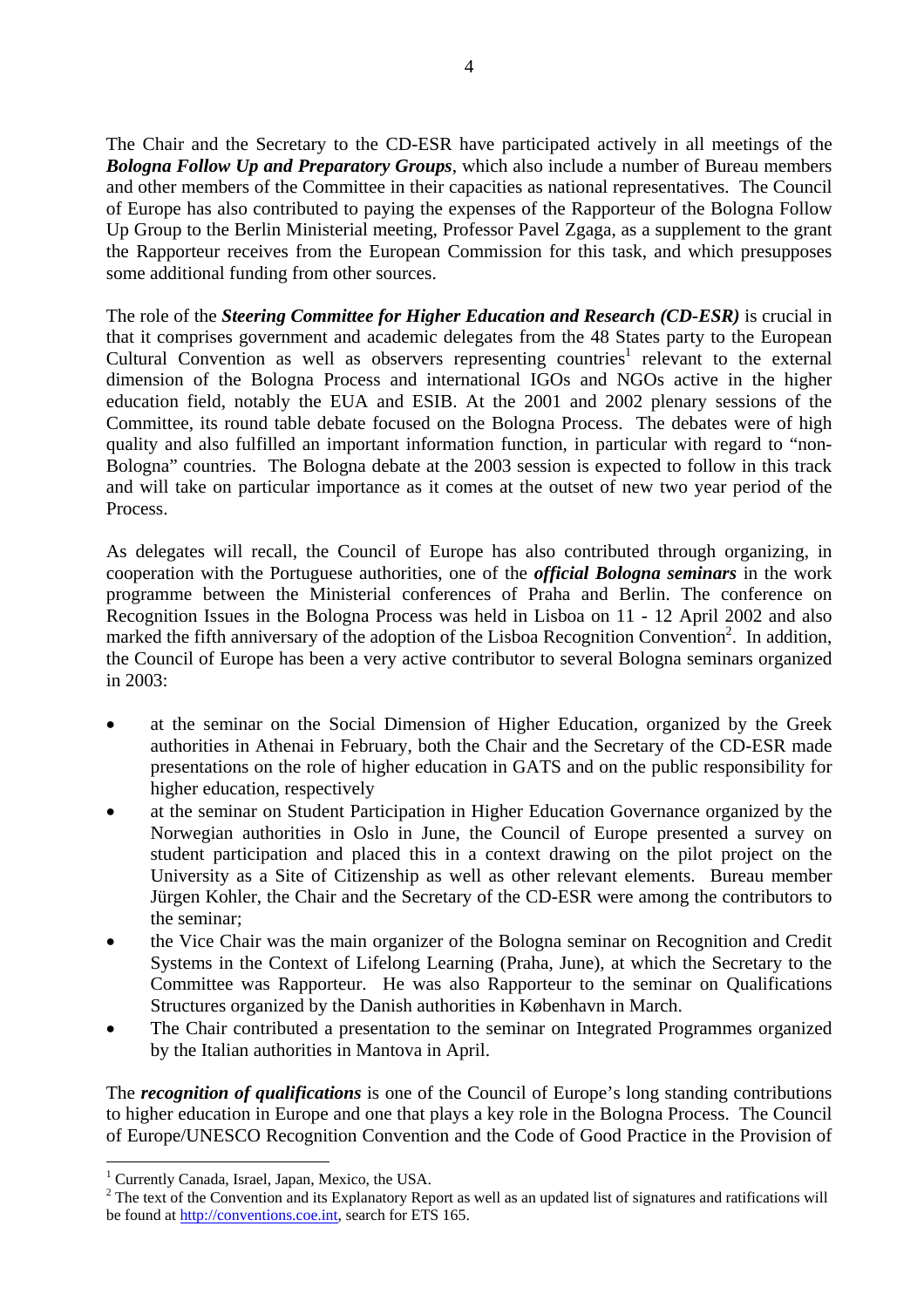Transnational Education are important standard setting instruments. The Recommendation on criteria and procedures should also be noted in this context. The ENIC Network, in close cooperation with the NARIC Network, is working on areas of importance to the Bologna Process, including the cooperation between the recognition and quality assurance communities. The importance of the ENIC Network as an advisory body to the CD-ESR should be made more visible.

At its 2003 meeting (Vaduz, 18 – 20 May), the ENIC Network approved a draft Recommendation on the Recognition of Joint Degrees and decided to submit it to the Lisboa Recognition Convention Committee for adoption (cf. item 7 of the CD-ESR agenda). The Convention Committee will meet in Strasbourg in May/June 2004, end-on with the ENIC/NARIC meeting.

Anticipating and contributing to the identification of priorities for the Bologna Process in 2003 – 2005, the CD-ESR Bureau has launched *work in two areas*:

- public responsibility for higher education and research;
- higher education governance.

Both are key elements of the Bologna Process, and both go beyond this Process. A Working Party has been appointed for each activity, which will be discussed under separate items of the CD-ESR agenda. It is nevertheless important to underline that these two activities will constitute an important part of the Council of Europe contribution to the Bologna Process over the next couple of years. A seminar o the public responsibility will be held in Strasbourg in 2004 as a contribution to the Bologna Process.

The Council of Europe's role as a *bridge between "Bologna" and "non-Bologna" countries* implies a particular role in helping disseminate information on the Bologna Process in the countries party to the European Cultural Convention that are not party to the Bologna Process as well providing advice on higher education reform. The most comprehensive examples of this is the Council's efforts, with the EUA, in favour of higher education in Serbia as well as its work on higher education legislation in Kosovo. The aspect of Bologna was also very present in the advice given on draft higher education legislation for *Republika Srpska* in May – July 2002. In 2003, the Council has given advice on legal reform in "the former Yugoslav Republic of Macedonia" and is engaged in a large-scale effort to propose a framework law for higher education in Bosnia and Herzegovina.

The Council has organized *information seminars* on the Bologna Process in countries in South East Europe that have now applied for accession, to be followed up by more targeted activities on specific topics. Thus seminars were held in Tirana on  $7 - 8$  November, in Sarajevo on  $11 -$ 12 November 2002 and in Skopje on 5 February 2003. In Yugoslavia, this work is further advanced, as there was a large conference on higher education policies and reform in March 2001 that was followed up by a conference on quality assurance and evaluation in November 2001. The EUA has since carried out an institutional self-evaluation programme, and the Council and the contributed to the final conference of this project, held in Beograd on 14 – 15 November 2002. The Council and the EUA also organized a higher education component of a large-scale conference on education reform in Beograd on 5 - 7 September 2002.

In addition, the Council of Europe offered to pay travel and subsistence expenses for one participant from each of these four applicant countries to all official Bologna seminars after the Bologna Follow Up Group in may 2002 decided that these seminars should also be open to the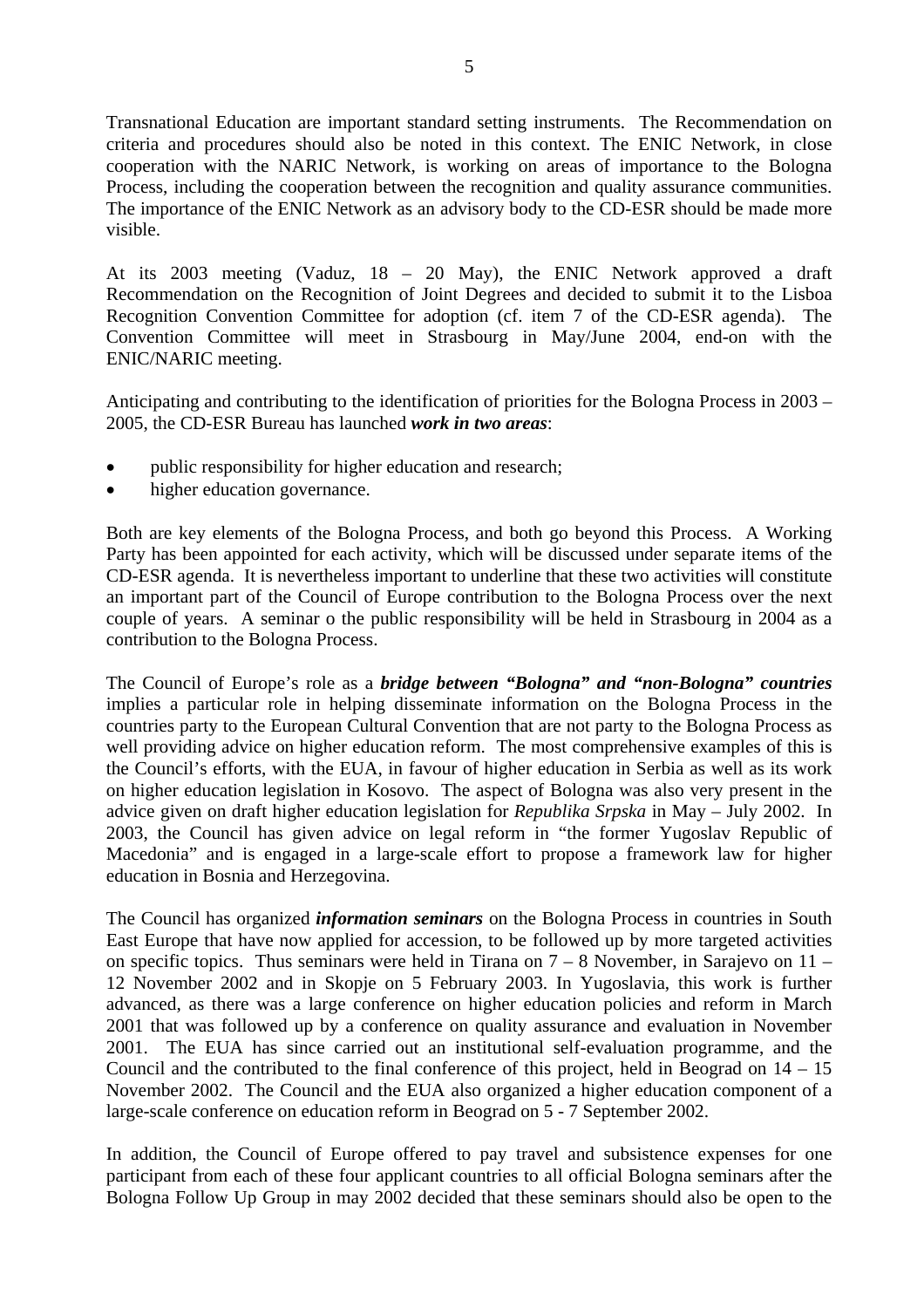four applicant countries. "The former Yugoslav Republic of Macedonia" and Serbia and Montenegro has made good use of this offer.

Russia has also expressed a strong interest in the Bologna Process, and, with the Russian authorities, the Council of Europe organized a major national conference in Sankt Peterburg on 2 – 3 December 2002. The Russian Minister of Education, Professor Filippov, the Chair of the Duma Education Committee, Dr. Shishlov, and a high number of Rectors and Vice Rectors participated in the conference, as did the Chair and Vice Chair of the CD-ESR, the Chairs of the Bologna Follow Up and Preparatory Groups, the Rapporteur of the Follow Up Group for the Berlin Higher Education Summit, the Council of Europe Secretariat, representatives of ESIB and international experts. A follow up conference is planned for the end of October 2003, also in Sankt Peterburg.

The Council of Europe further contributes to the *external dimension* of the Bologna Process through its contribution to the UNESCO Global Forum on International Quality Assurance, Accreditation and the Recognition of Qualifications<sup>3</sup> (Paris,  $17 - 18$  October 2002 and Oslo, 26 – 27 may 2003) and its participation in the working group that prepared the Global Forum. Several UNESCO Regions are now considering revising their respective regional conventions on the basis of the Lisboa Recognition Convention, and the African Region is already doing so. It seems likely that UNESCO will launch a feasibility study as a first step of the overall revision of its Conventions, and that the Council of Europe will be invited to contribute to this. Developments in the Bologna Process have also been prominent in the discussions of the Global Forum and the working group.

### **TOPICS FOR DISCUSSION**

 $\overline{a}$ 

On the basis of the activities carried out in  $201 - 2003$ , the two new activities on the public responsibility for higher education and research and higher education governance and the outcome of the Berlin Ministerial Conference, the CD-ESR is invited to consider and suggest priorities for the Council of Europe's contribution to the Bologna Process in 2003 – 2005. It is suggested that the discussion comprise:

- (i) the main contributions on the priority topics of the Bologna Process;
- (ii) activities in favour of Cultural Convention States that have not yet acceded to the Bologna Process, or that have done so only recently;
- (iii) participation in the follow up structures and initiatives within this framework;
- (iv) how to use the CD-ESR itself, though its double composition and representation of all Cultural Convention States, as a platform also in the context of the European Higher Education Area.

<sup>&</sup>lt;sup>3</sup> For further details, see http://www.unesco<u>.org/education/studyingabroad/launch\_gf02</u>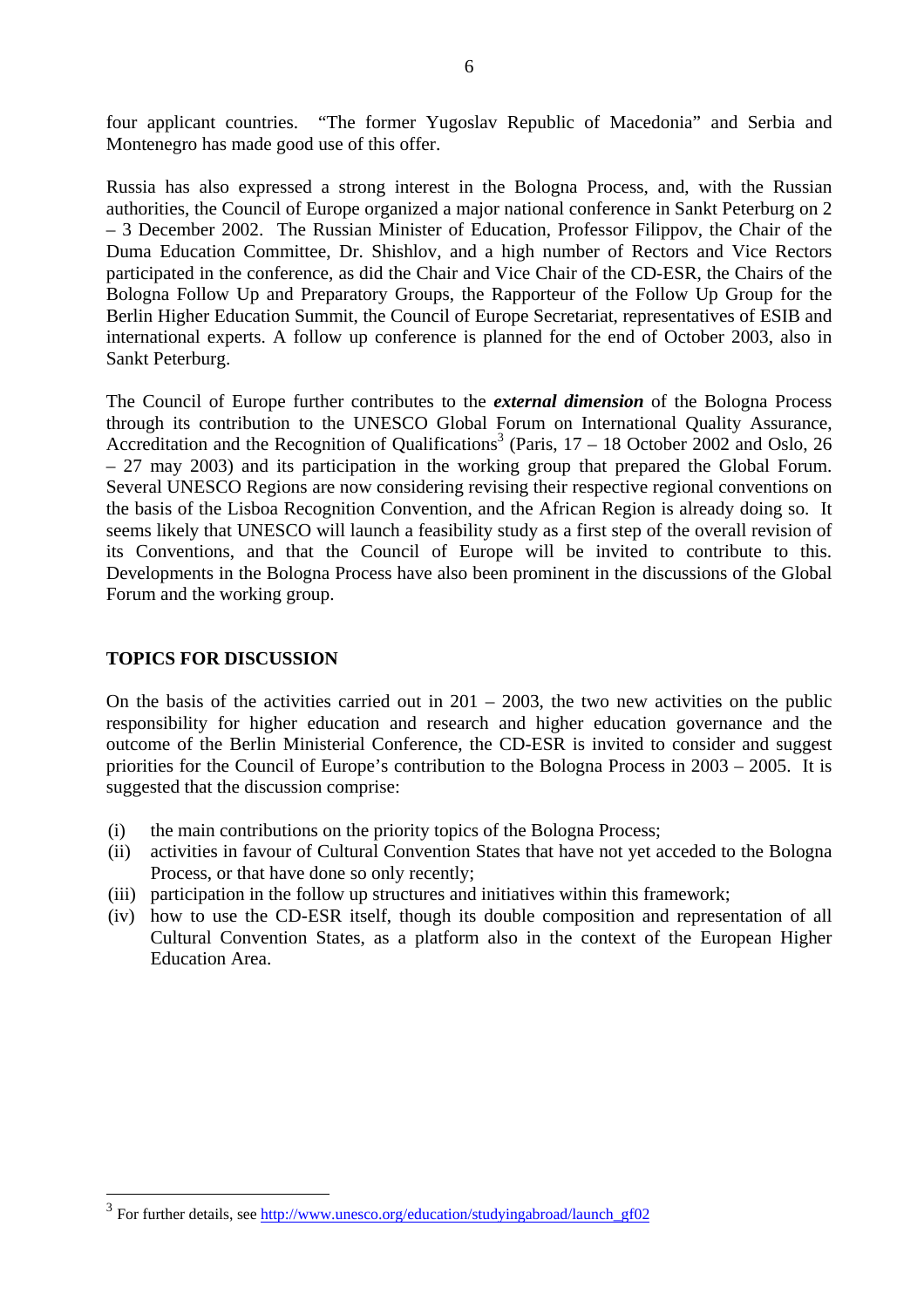**APPENDIX** 

## **Message to the Berlin Higher Education Summit**

From Mr Walter Schwimmer, Secretary General of the Council of Europe

I confirm the Council of Europe's commitment to the Bologna Process aiming to establish a European Higher Education Area by 2010. In this way, the Council of Europe will, with all the participating countries and important partners help bring about the most important reform of higher education in Europe since the immediate aftermath of 1968.

As Ministers responsible for higher education, you will at the Berlin Higher Education Summit make decisions that will bring the Bologna Process an important step forward in terms of both content and geographical scope, based on our common heritage and values as transmitted by the European higher education community.

The Council of Europe is fully prepared to continue to play an important role in carrying out your decisions and in forming the work programme of the Bologna Process through active participation in the Bologna follow-up structures. I firmly believe the participation of a pan-European intergovernmental organisation will be a useful supplement to the expertise of the representatives of national Ministries in the follow-up structures.

In keeping with its fundamental values of democracy, human rights and the rule of law, the Council of Europe is committed to equal opportunities for higher education for all qualified candidates regardless of their gender, race, colour, disability, language, religion, political or other opinion, national, ethnic or social origin, association with a national minority, property, birth or other status. The Council of Europe therefore believes that public authorities should play an important role in the provision of higher education as well as in devising the framework within which this provision is given. As a contribution to the reflection on the social dimension of higher education, the Council of Europe therefore intends to organise a major conference on the public responsibility for higher education in 2004. The conference will be held at Council of Europe headquarters in Strasbourg, and I would very much welcome its inclusion in the official work programme of the Bologna Process 2003 – 2005.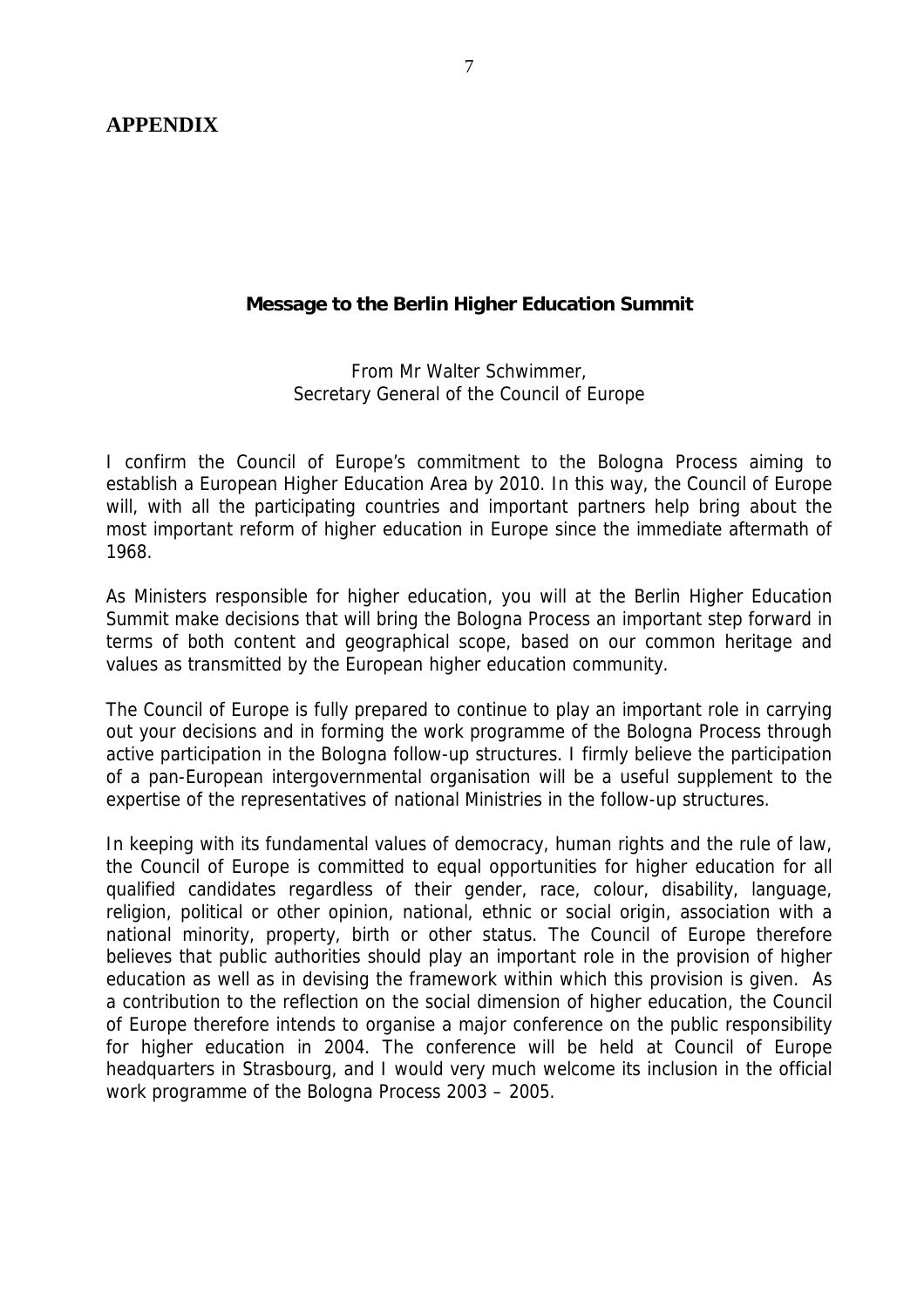Having in mind that new demands on and changes in European higher education systems should be followed with efficient and participative higher education governance, this is another key area to which the Council of Europe will contribute on the strength of years of experience from both intergovernmental and bilateral work. In this area, the Council of Europe will address a number of issues including the definition of institutional autonomy, student participation in higher education governance, the relationship between institutional selfgovernance and the participation of external stakeholders in the decision making of higher education institutions and the relationship between the central levels of the institution and the faculties.

On the basis of our Lisbon Recognition Convention, and in co-operation with the European Commission and UNESCO, the Council of Europe will continue to develop policies and best practice to facilitate the recognition of higher education qualifications, as well as qualifications giving access to higher education throughout the European Higher Education Area. The ENIC Network has approved a draft Recommendation on the recognition of joint degrees, which will be submitted to the Lisbon Recognition Convention for adoption in 2004, as well as a statement on its contribution to the Bologna Process.

On the basis of the pan-European platform offered by the European Cultural Convention, the Council of Europe is uniquely well placed to provide a bridge between the European Higher Education Area and the remaining countries of Europe. Over the past two years, the Council of Europe has presented the main policies of the Bologna process to important parts of the higher education communities of Albania, Bosnia and Herzegovina, Serbia and Montenegro and "the Former Yugoslav Republic of Macedonia", all of which have now applied for membership of the Bologna Process, as well as in Russia. The Council of Europe has also assisted with the revision of national legislation in these countries, underlining the importance of legislative reforms for the Bologna Process to reach its goals. The Council of Europe will continue to help implementing the policies that make up the backbone of the European Higher Education Area in those European countries that have not yet become a party to the Area, or that have joined only recently.

Not least, the Steering Committee for Higher Education and Research (CD-ESR), through its double membership of government and academic representatives contributes significantly to the dialogue between policy makers in Ministries responsible for higher education and the higher education community.